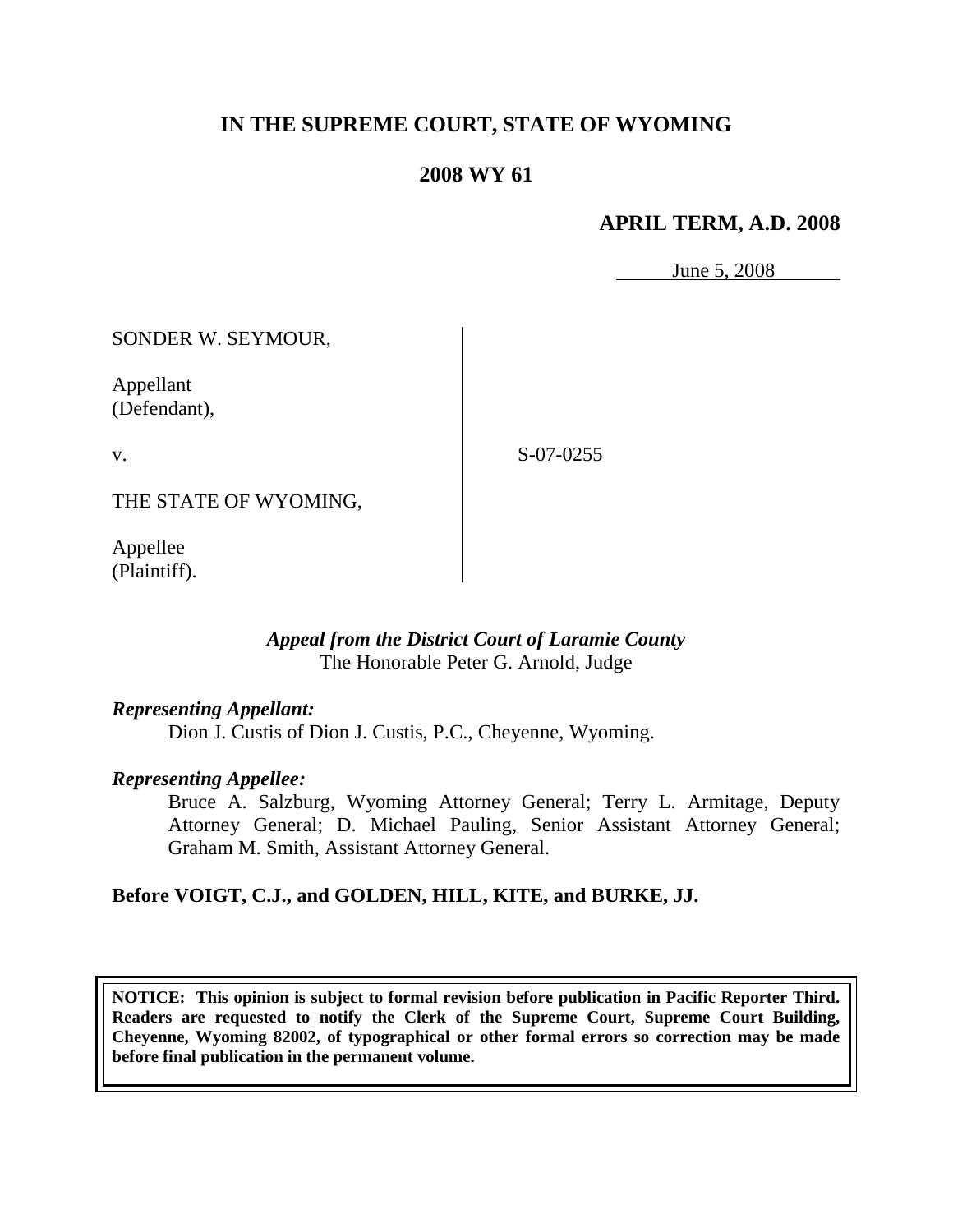#### **KITE, Justice.**

[¶1] Sonder W. Seymour pled guilty to felony possession of marijuana with intent to deliver. He reserved the right to appeal the denial of his motion to suppress evidence seized from his vehicle after a traffic stop. Mr. Seymour claims the district court erred in denying the motion because he did not voluntarily consent to the trooper's second round of questions and the trooper did not have a reasonable suspicion of criminal activity justifying Mr. Seymour's detention until a drug dog arrived. We affirm.

#### **ISSUE**

[¶2] The sole issue for our determination is whether the search of Mr. Seymour's vehicle violated his rights guaranteed by article 1, § 4 of the Wyoming Constitution or the Fourth Amendment to the United States Constitution.

## **FACTS**

[¶3] On November 15, 2006, at approximately 3:00 p.m., Wyoming Highway Patrol Trooper Jeremy Beck was patrolling westbound on I-80 east of Cheyenne in Laramie County, Wyoming.<sup>1</sup> He observed a vehicle traveling east that appeared to be speeding. He visually estimated the vehicle's speed at around 80 miles per hour and confirmed that with his radar. He turned around and pursued the speeding vehicle.

[¶4] Trooper Beck pulled up behind the vehicle with his lights flashing as the vehicle was passing a pickup truck. The driver looked in his rearview mirror, saw the patrol car behind him and turned abruptly into the driving lane in front of the pickup truck. Trooper Beck waited until the pickup truck could back off to allow him to move in between them. The vehicle pulled over to the side of the highway and Trooper Beck followed.

[¶5] Trooper Beck approached the passenger side window and told the driver, who turned out to be Mr. Seymour, that he had stopped him for speeding. Trooper Beck asked Mr. Seymour for his driver's license and insurance information. Mr. Seymour responded that the car was a rental. Trooper Beck asked to see the rental agreement. As Mr.

 $1$  These facts are taken from Trooper Beck's testimony at the suppression hearing. The facts set forth in paragraphs 5 through 12 are taken from the video tape recording of the traffic stop, which the State introduced as an exhibit at the suppression hearing and defense counsel designated as part of the appellate record. Trooper Beck and Mr. Seymour are seen on the video only briefly when they are next to the rental vehicle or in front of the patrol car. They cannot be seen during the questioning inside the patrol car or off to the side of the roadway. However, most of the questions and answers are audible on the tape recording.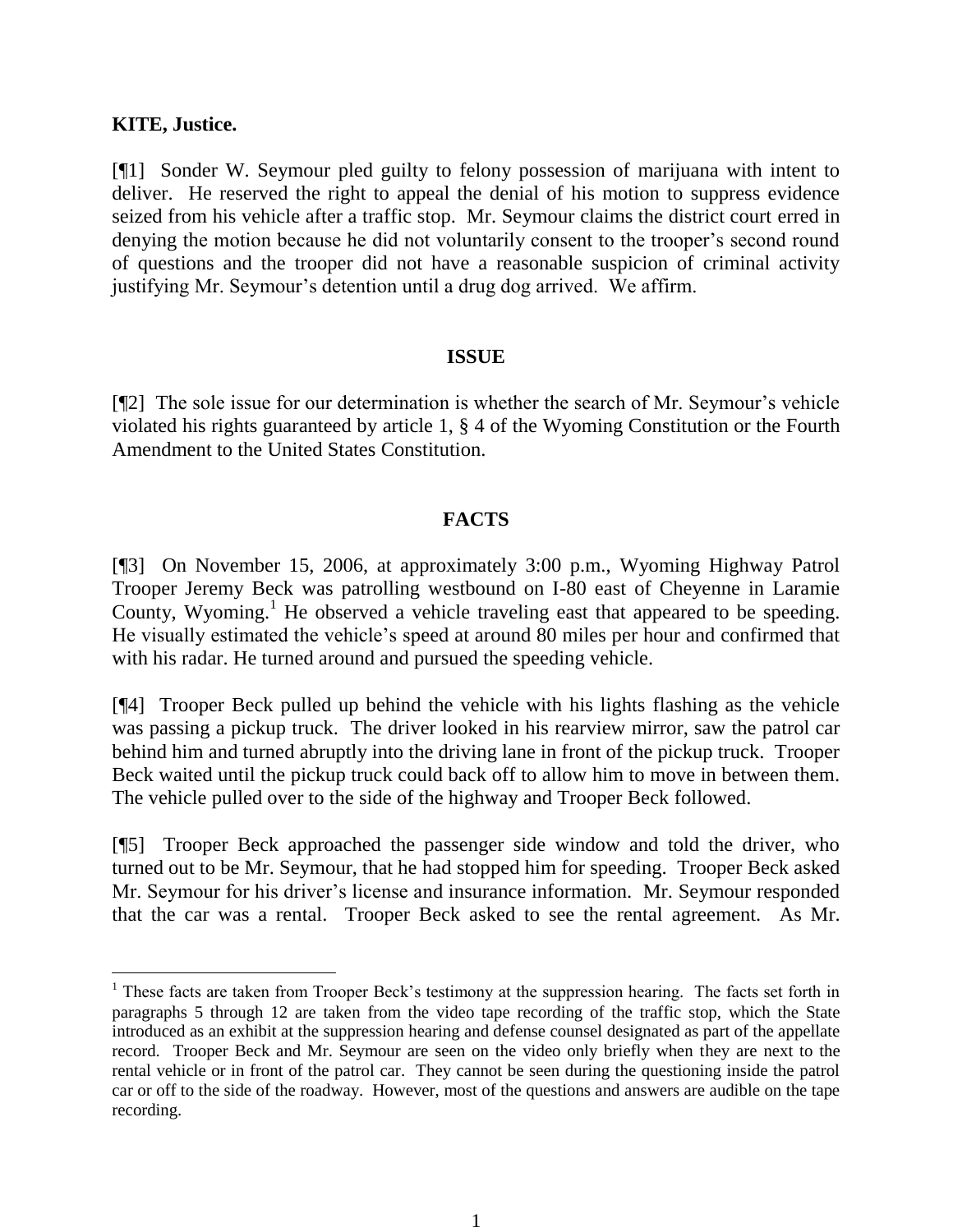Seymour handed him the documents, Trooper Beck asked him if he would mind coming back to the patrol car. He asked Mr. Seymour to sit in the front passenger seat.

[¶6] In the patrol car, Trooper Beck asked Mr. Seymour where he was headed. Mr. Seymour said he was going to Philadelphia and then on to Vermont. Trooper Beck informed Mr. Seymour that he was going to issue him a warning for speeding.

[¶7] Trooper Beck asked Mr. Seymour if he had rented the vehicle. Mr. Seymour said that his mother's friend, Jill, whose last name should be on the agreement, rented it for him because he "was a little younger. . . ." and she was helping him out. Trooper Beck realized the rental agreement was not among the documents Mr. Seymour had given him and asked him if he would mind getting it from the vehicle. Mr. Seymour retrieved the document and Trooper Beck asked him again the last name of the person who had rented the vehicle. Mr. Seymour again indicated her name should be on the agreement. Trooper Beck asked Mr. Seymour how long he planned to be in Vermont. Mr. Seymour said "until the end of the holidays, I think. [I'm going to] see my [inaudible] family. I haven't been back there since I was about sixteen years old."

[¶8] Trooper Beck asked when he rented the car. Mr. Seymour said he rented it on Monday. Trooper Beck asked how long he would have the vehicle. Mr. Seymour said he could have it until the  $21<sup>st</sup>$ , but he would be dropping it off before then in Philadelphia because he and a friend were driving to Vermont. He said he would be in Philadelphia before the 21st but had rented the car until then as a precaution in case the drive took longer.

[¶9] At that point, just before 3:16 p.m., Trooper Beck informed Mr. Seymour, "I wrote you a warning for speed, okay? Here's your information back and you're free to go, okay? Drive careful, all right?" Mr. Seymour asked if he should wait for Trooper Beck to pull out before he pulled out onto the highway. Trooper Beck responded, "You're free to go."

[¶10] As Mr. Seymour walked back toward his vehicle, Trooper Beck got out of the patrol car and said, "Sir? Before you head out do you mind if I speak to you for just a little bit longer? Okay? You don't have to it's just I have some questions just real quick, if you don't mind. You okay with that?" Mr. Seymour said, "Yeah." Trooper Beck asked him to step over to the side of the highway and the following exchange occurred:

> Trooper Beck: You're headed back to, uh, Vermont, is that what you said?

Mr. Seymour: Yeah.

Trooper Beck: Okay. And you're coming from where?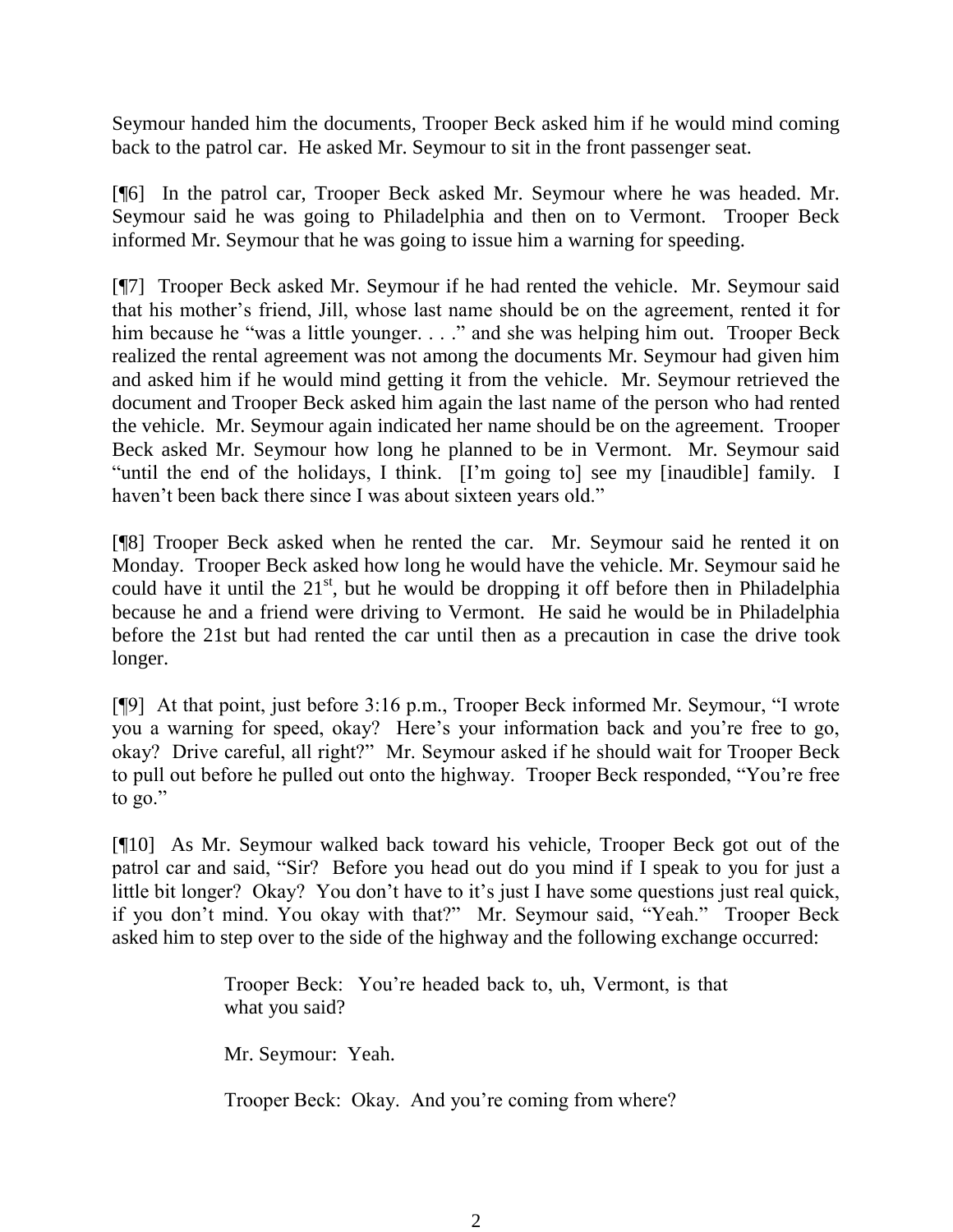Mr. Seymour: From Santa Rosa.

Trooper Beck: Santa Rosa, California? Okay. Do you live in Santa Rosa, California?

Mr. Seymour: I live in Windsor, which is just north of Santa Rosa.

Trooper Beck: Oh, really. Okay. And, uh, you're headed back to where?

Mr. Seymour: Vermont.

Trooper Beck: Vermont?

Mr. Seymour: Yeah.

Trooper Beck: Okay. You said another state, too. Where else was it that you're headed to?

Mr. Seymour: Philadelphia.

Trooper Beck: Philadelphia.

Mr. Seymour: A friend of mine that I know is coming back, he's going to meet me back there.

Trooper Beck: Okay.

Mr. Seymour: I don't know which . . . where . . . which part he is . . . but I'll call him when I get back there.

Trooper Beck: Okay. All right. Uh. What are you headed back for, you headed back for . . .

Mr. Seymour: Just to see some of my family and stuff like that. I could have flown back but I figured . . . .

Trooper Beck: Yeah, what was the . . . why didn't you fly?

Mr. Seymour: Just to have some fun. I've never really driven across the states before so . . . .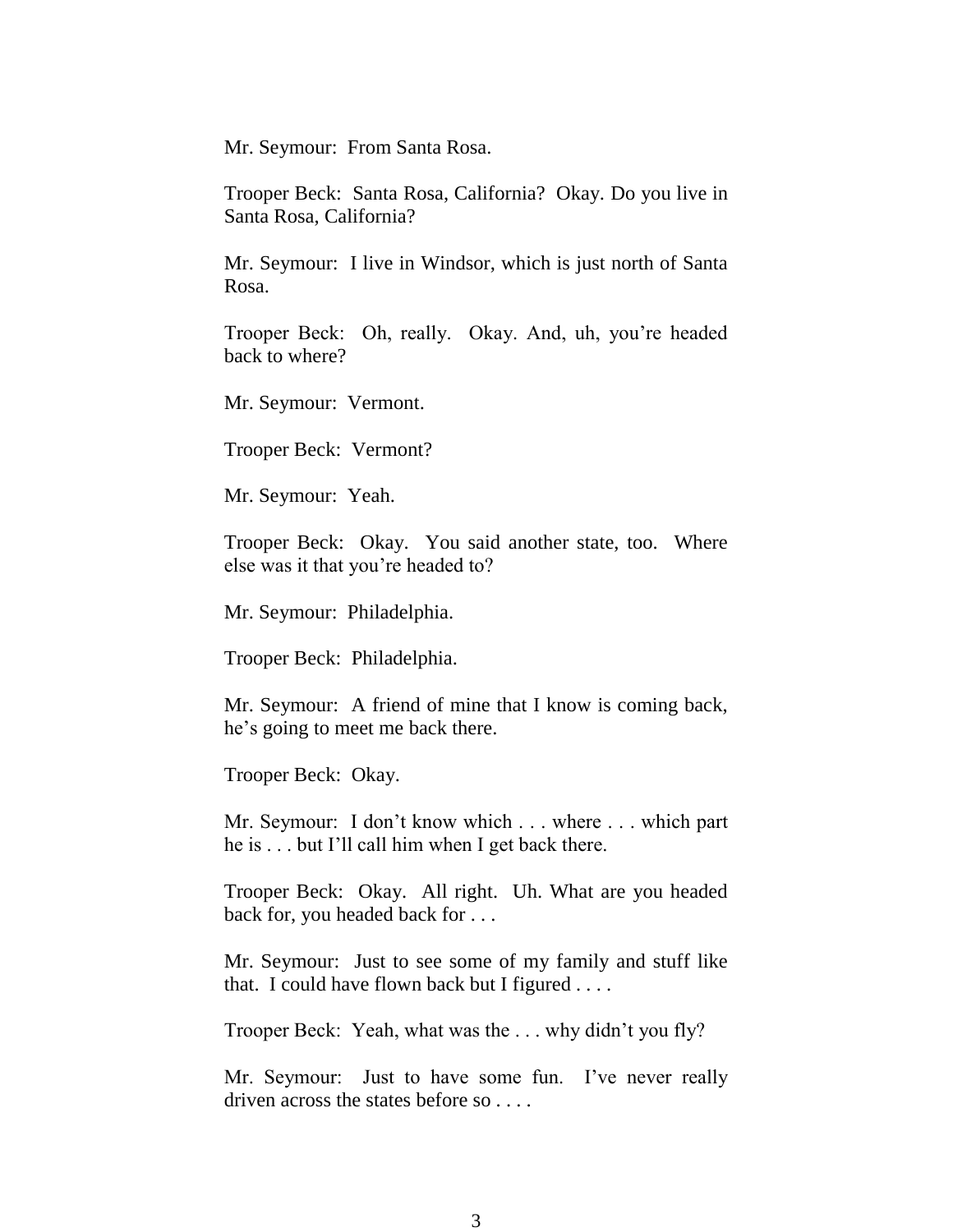Trooper Beck: Oh, really. How you liking that so far? Pretty good?

Mr. Seymour: Well, until now. It's all right. It's okay. It got a little windy and crazy back there but . . . .

Trooper Beck: Yeah.

Mr. Seymour: [inaudible]

Trooper Beck: Have you drove straight through so far?

Mr. Seymour: Just on 80.

Trooper Beck: Just on 80?

Mr. Seymour: Just like 20 to 80. 20 is about like ....

Trooper Beck: Where, where you staying?

Mr. Seymour: In Philadelphia?

Trooper Beck: No, I mean have you been staying in motels on the way out or . . .

Mr. Seymour: Truckee.

Trooper Beck: Where?

Mr. Seymour: Truckee [inaudible]

Trooper Beck: No, I haven't heard of that. How far away from Santa . . . ?

Mr. Seymour: Santa Rosa? It's like a good 5, 6 hour drive.

Trooper Beck: Okay. Then you spent the night?

Mr. Seymour: Spent the night and then I was in . . . just after Utah, or Salt Lake City, the town right just past Utah, can't think of the name of it.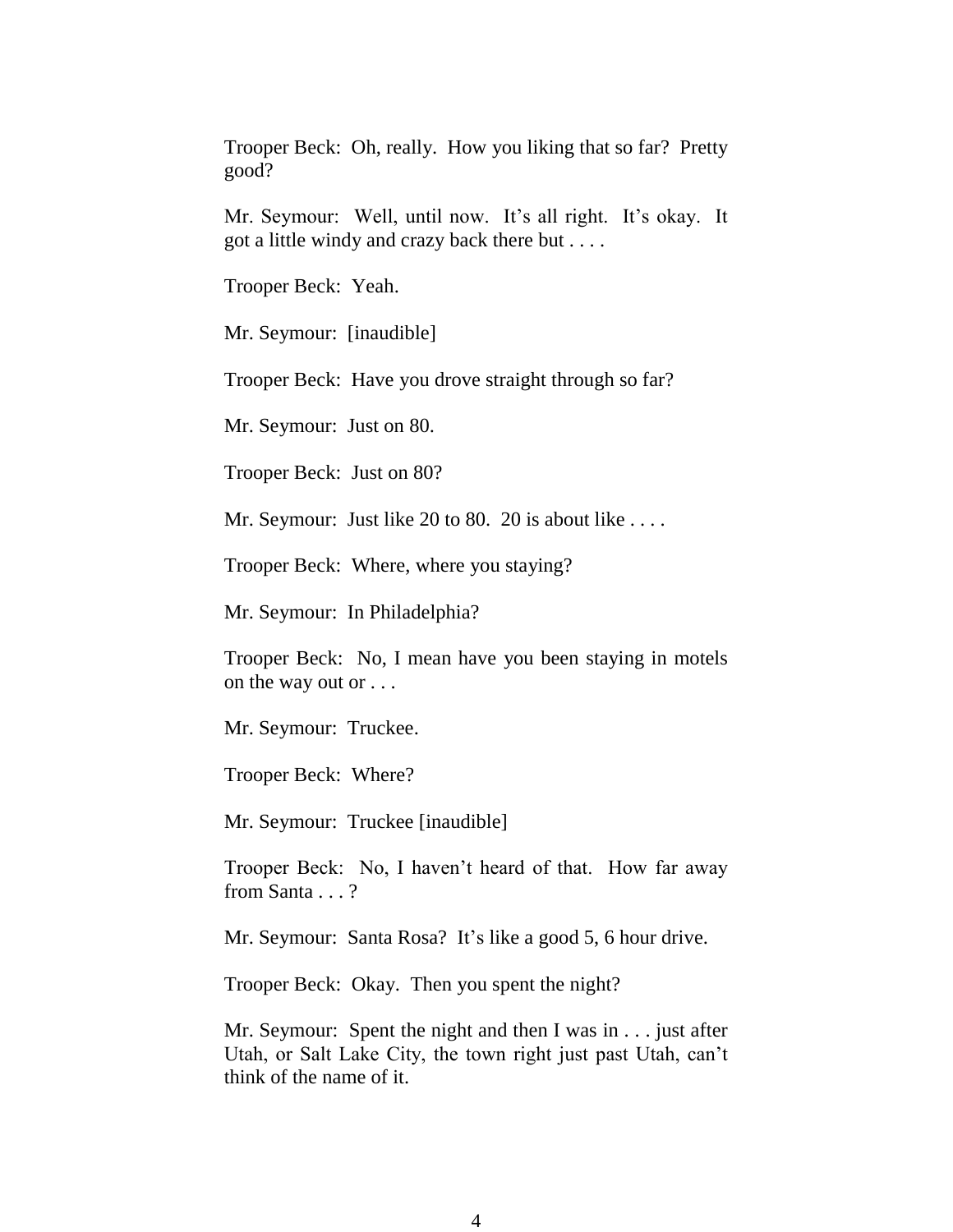Trooper Beck: Okay. And then you headed on back from there? Are you planning on staying somewhere else, too?

Mr. Seymour: Tonight I was hoping to make it, well judging by the time, probably somewhere [inaudible] off the side of the road somewhere tonight.

Trooper Jim Hess: Nebraska has a lot of nice little towns in it [inaudible].<sup>2</sup>

Mr. Seymour: Yeah, that's what I was hoping [inaudible] ... probably about 6, 7 o'clock.

Trooper Beck: Yeah. What do you do for a living?

Mr. Seymour: I'm a bartender.

Trooper Beck: Oh, are you? Out in California?

Mr. Seymour: Out in California.

Trooper Beck: Okay. How long did you take vacation?

Mr. Seymour: I took a little time off. I've been saving up for a long time, so . . .

Trooper Beck: How long did you take?

Mr. Seymour: Probably until about the  $21<sup>st</sup>$  when I have to go back, but I got a pretty good boss who's going to let me, uh . .

Trooper Beck: That's when you're going back? The 21<sup>st</sup>?

Mr. Seymour: Yeah.

. .

l

Trooper Beck: Of November?

Mr. Seymour: [inaudible]

 $2^2$  Trooper Beck testified at the suppression hearing that Trooper Hess arrived about halfway through the questioning that occurred outside the patrol car on the side of the highway.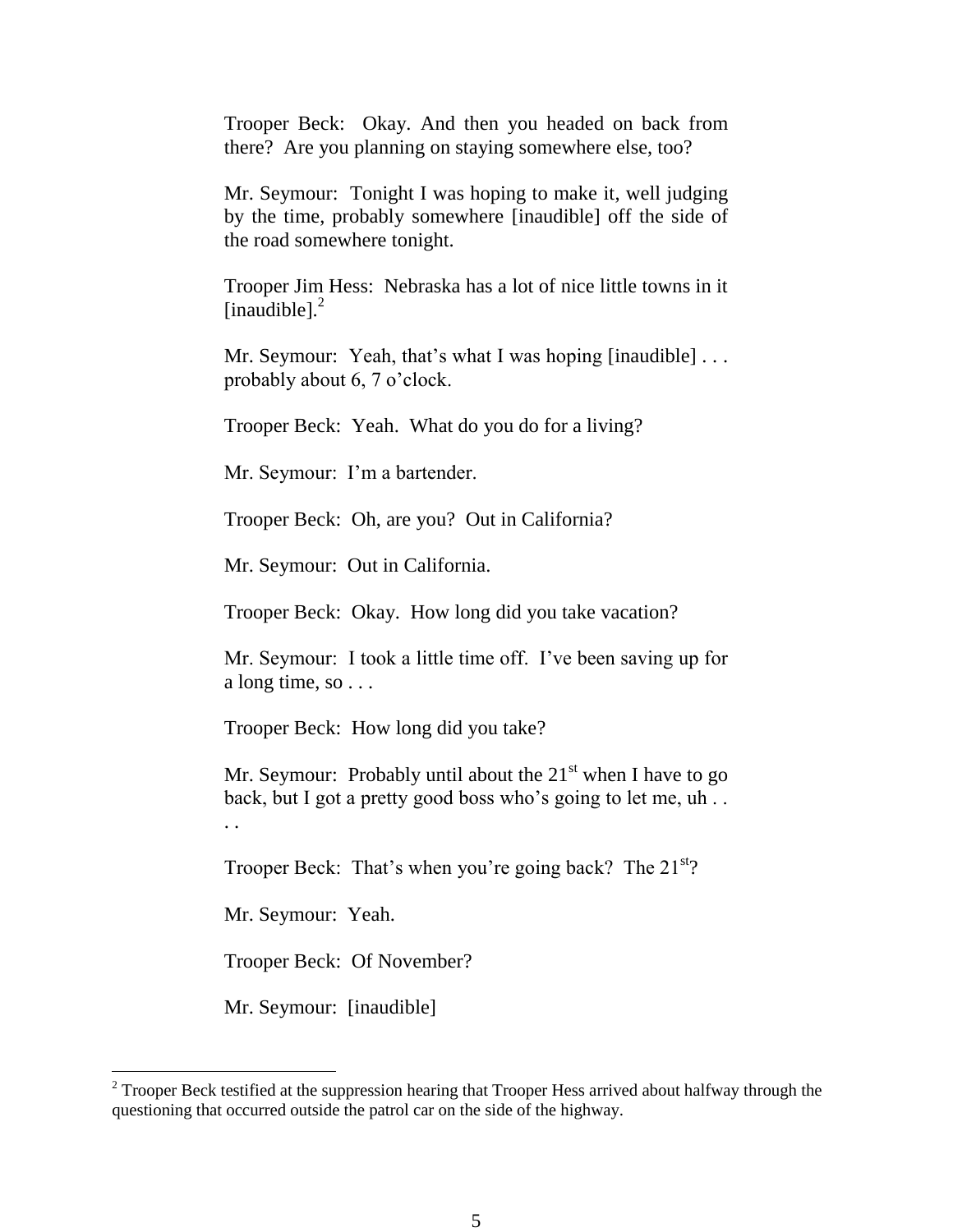Trooper Beck: Of November?

Mr. Seymour: Yeah, around that.

Trooper Beck: So you're going to fly back then?

Mr. Seymour: Yes, sir.

Trooper Beck: You'll fly? Okay. So you drove out and then you're going to fly back?

Mr. Seymour: Right. This is a one way that I got to drop off  $so \dots$ 

Trooper Beck: Okay.

Mr. Seymour: I'll be flying back.

Trooper Beck: Okay. There's nothing illegal in the vehicle is there?

Mr. Seymour: Oh, no, sir.

Trooper Beck: No marijuana?

Mr. Seymour: No, sir.

Trooper Beck: No methamphetamines?

Mr. Seymour: No, sir, none of that.

Trooper Beck: No cocaine?

Mr. Seymour: No, sir.

Trooper Beck: No explosives, or anything like that? Correct?

Mr. Seymour: None of that.

Trooper Beck: Okay.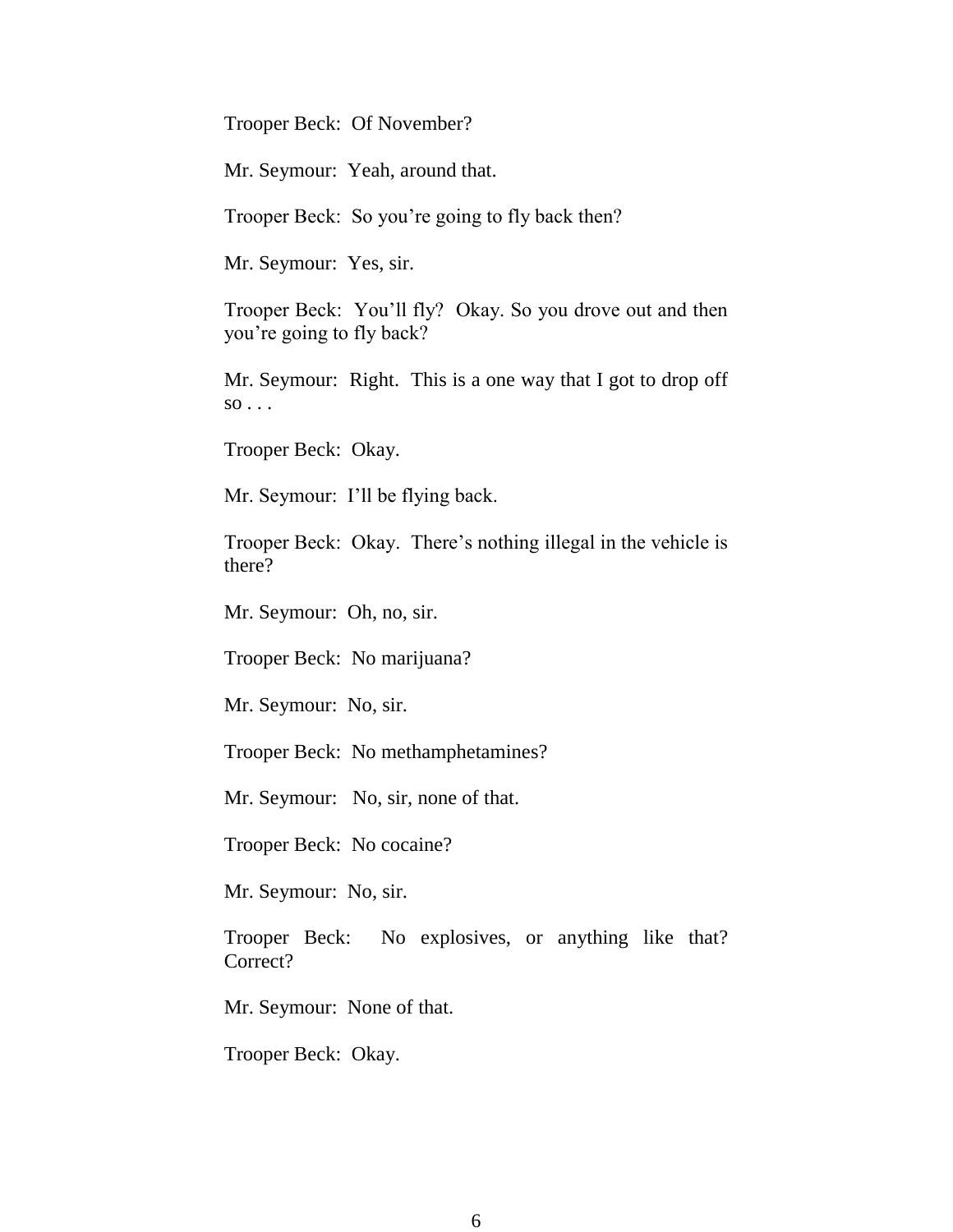Mr. Seymour: No [inaudible], no nothing. Just don't want to be too stupid about that, you know, even alcohol.

[¶11] At this point, Trooper Beck asked Mr. Seymour if he had any problem giving him consent to search the vehicle for illegal "stuff." Mr. Seymour said he would rather not. He said he had some alcohol in the vehicle. Trooper Beck informed him that alcohol was not illegal and asked again if he would consent to a search. Mr. Seymour reiterated that he would rather not. Trooper Beck informed Mr. Seymour that he was going to detain him while he arranged for a canine to be brought to perform a free air sniff of the vehicle.

[¶12] Approximately eight minutes later, Trooper Chatfield arrived with a dog. The dog alerted to the outside of the vehicle. The troopers searched the vehicle and found 65 pounds of marijuana in vacuum sealed bags.

[¶13] The State filed charges against Mr. Seymour for felony possession of marijuana. Prior to trial, Mr. Seymour filed a motion to suppress the evidence seized from the vehicle, claiming the search violated the Wyoming Constitution because it was not reasonable under all the circumstances and the United States Constitution because Trooper Beck did not have reasonable suspicion to detain Mr. Seymour.

[¶14] At a hearing on the motion, the State called Trooper Beck to testify. He testified that his suspicions were initially aroused when, upon seeing the patrol car behind him, Mr. Seymour turned so abruptly in front of the pickup truck he was passing. He testified that his suspicions were further aroused when he spoke to Mr. Seymour from outside the passenger window, and he "appeared very nervous. He was shaking. When he gave me the rental agreement, he was shaking. You could see the rental agreement shaking as he was handing it to me and his driver's license." Trooper Beck also testified that a cell phone in the vehicle was ringing and he thought it unusual that Mr. Seymour did not answer it or acknowledge it in any way.

[¶15] Trooper Beck testified that he grew increasingly suspicious of Mr. Seymour because:

> After being told he was getting a warning, Mr. Seymour's nervousness did not subside. "He continued to shake. His knee was going back and forth. He was [w]ringing his hands . . . when he was talking to me. Just seemed uncontrollably like he couldn't quit being nervous. It was like he was trying to hide something more than I initially stopped him for."

> Mr. Seymour's age was not a reason to have someone older rent the car; he was 26 years old and past the 25-year-old age limit for renting a car.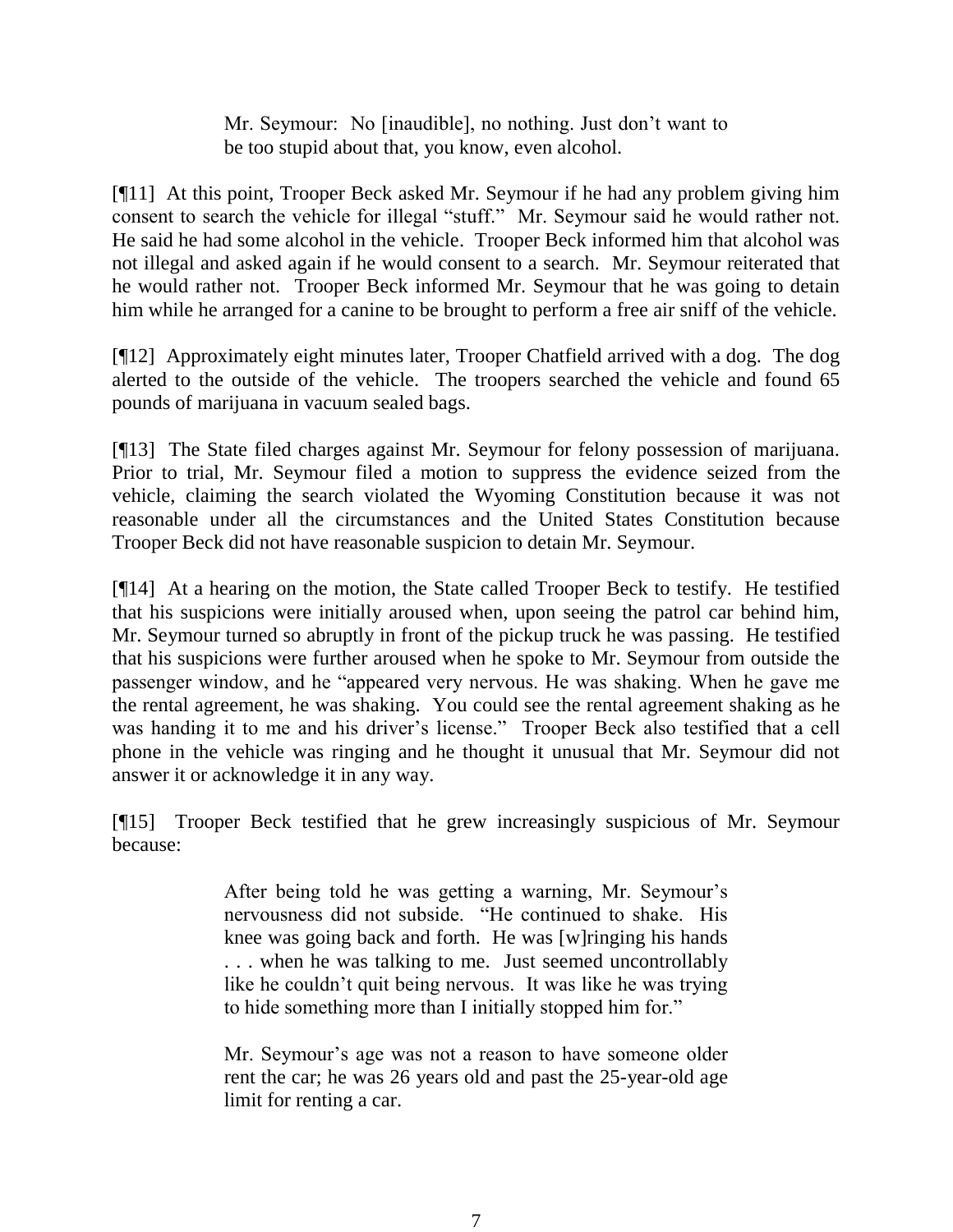Mr. Seymour said he rented the car longer than he needed it in case he had trouble getting from California, but "no matter how much trouble you have, you shouldn't have that long a drive just back to Vermont."

He did not understand why Mr. Seymour would drop the car off in Philadelphia if he got there early when he had paid for several more days; the agreement stated he could be charged a higher rate if he returned the car before November 21.

Mr. Seymour referred him to the rental agreement for answers, as though he was not sure who rented the vehicle, what the person's name was or the rental dates.

Mr. Seymour said he had to be back at work in California on November 21, which was before the holidays when he said he was going to be visiting family in Vermont.

Mr. Seymour said he only drove five to six hours the first day, which seemed "strange" since he had a cross-country drive ahead of him.

After saying he would rather not consent to a vehicle search, Mr. Seymour said he had alcohol in his vehicle; Mr. Seymour was 26 years old and having alcohol in his vehicle was not illegal.

Based upon the totality of these circumstances, Trooper Beck testified that he concluded he had reasonable suspicion to detain Mr. Seymour while a dog was brought to sniff the vehicle.

[¶16] The district court entered an order denying the suppression motion, concluding from all of the circumstances Trooper Beck had reasonable suspicion to detain Mr. Seymour after issuing the warning ticket. Among the factors the district court relied on were: Mr. Seymour's "extreme nervousness"; the third party rental agreement; the one way rental agreement; Mr. Seymour did not know the name of the person who rented the vehicle; the inconsistency between Mr. Seymour's travel plans and the rental agreement; and Mr. Seymour's explanation of why the other person rented the vehicle. Mr. Seymour pled guilty to the charge of felony possession of marijuana conditioned upon his right to appeal the order denying his suppression motion. The district court entered judgment against Mr. Seymour, sentenced him to three to five years in prison, and suspended the sentence in favor of four years supervised probation.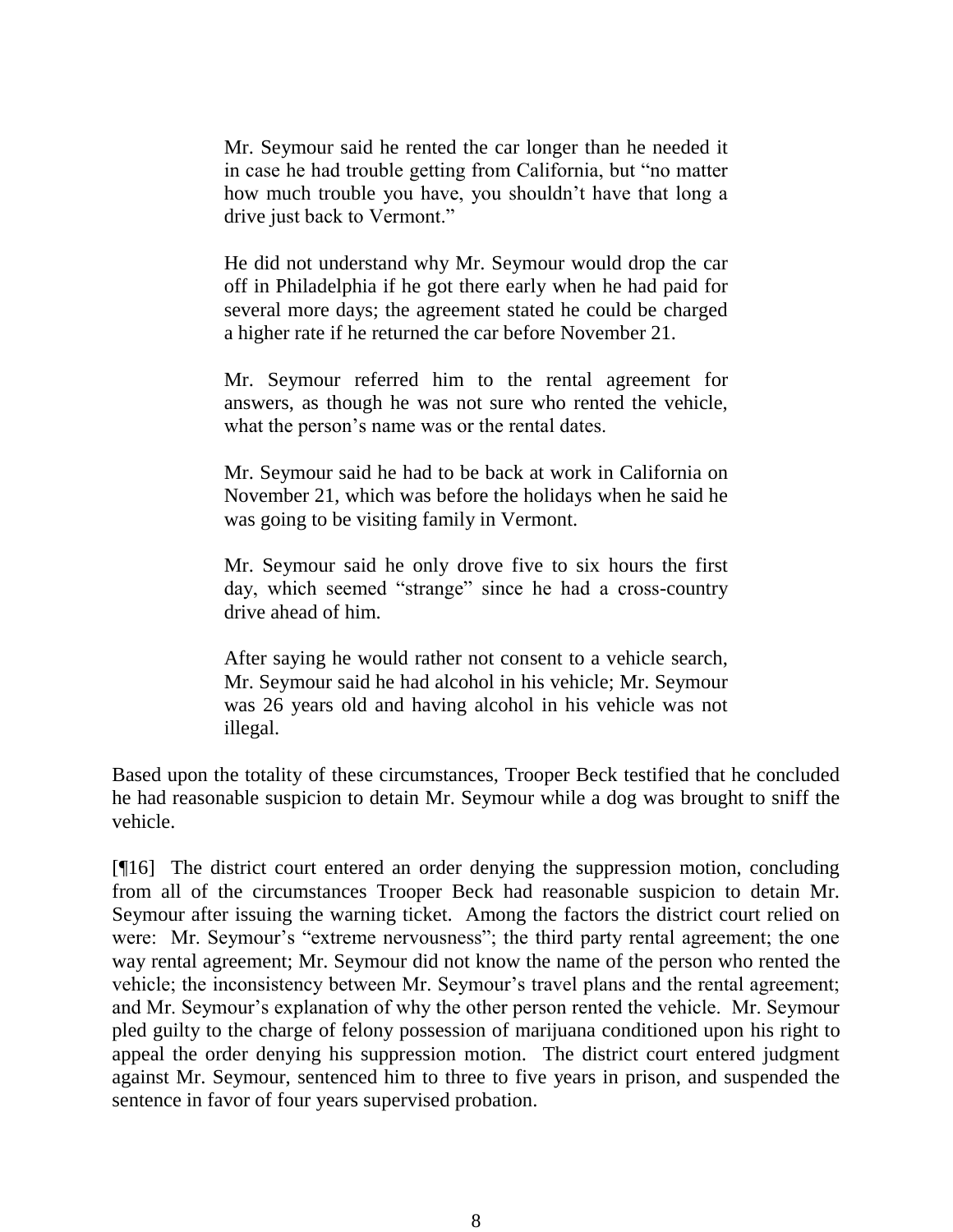#### **STANDARD OF REVIEW**

[¶17] The question of whether an unreasonable search or seizure occurred in violation of constitutional rights presents a question of law which we review *de novo*. *Negrette v. State*, 2007 WY 88, ¶ 11, 158 P.3d 679, 682 (Wyo. 2007). However, we review a district court's factual findings on a suppression motion under the clearly erroneous standard. *Hall v. State*, 2007 WY 138, ¶ 5, 166 P.3d 875, 877 (Wyo. 2007). We view the evidence in the light most favorable to the district court's determination because it conducts the motion hearing and has the opportunity to assess the credibility of the witnesses, weigh the evidence and make the necessary inferences, deductions and conclusions.

## **DISCUSSION**

[¶18] Mr. Seymour claims the search of his vehicle violated the state and federal constitutions because his consent to further questioning was not voluntary and Trooper Beck did not have a reasonable suspicion of illegal activity to warrant detaining him without his voluntary consent. Mr. Seymour does not claim and there is no evidence that the traffic stop was unjustified or that the initial detention inside the patrol car exceeded the scope of the stop. Therefore, we begin our discussion with consideration of whether Mr. Seymour's consent to further questioning was voluntary.

[¶19] The right of citizens to be free from unreasonable searches and seizures is guaranteed by article 1, § 4 of the Wyoming Constitution and the Fourth Amendment to the United States Constitution. This Court has recognized that

> a waiver of constitutional rights under our constitution must appear by clear and positive testimony, and, if a search or seizure is based upon the proposition that consent was given, there should be no question from the evidence that consent was "really voluntary and with a desire to invite search [or further questioning], and not done merely to avoid resistance." Acquiescence and nonresistance have not been deemed sufficient under Wyoming law to establish consent.

*O'Boyle v .State*, 2005 WY 83, ¶ 38, 117 P.3d 401, 412 (Wyo. 2005). Under both the United States and Wyoming Constitutions, we examine the totality of the circumstances to determine whether consent was voluntary. We consider factors such as the demeanor of the law enforcement officer, whether the individual was told he could refuse the request, the presence of other law enforcement officers, the length of the detention and nature of the questioning before consent was given and other coercive factors. *O'Boyle*, ¶¶ 40-42, 61, 117 P.3d at 413, 418.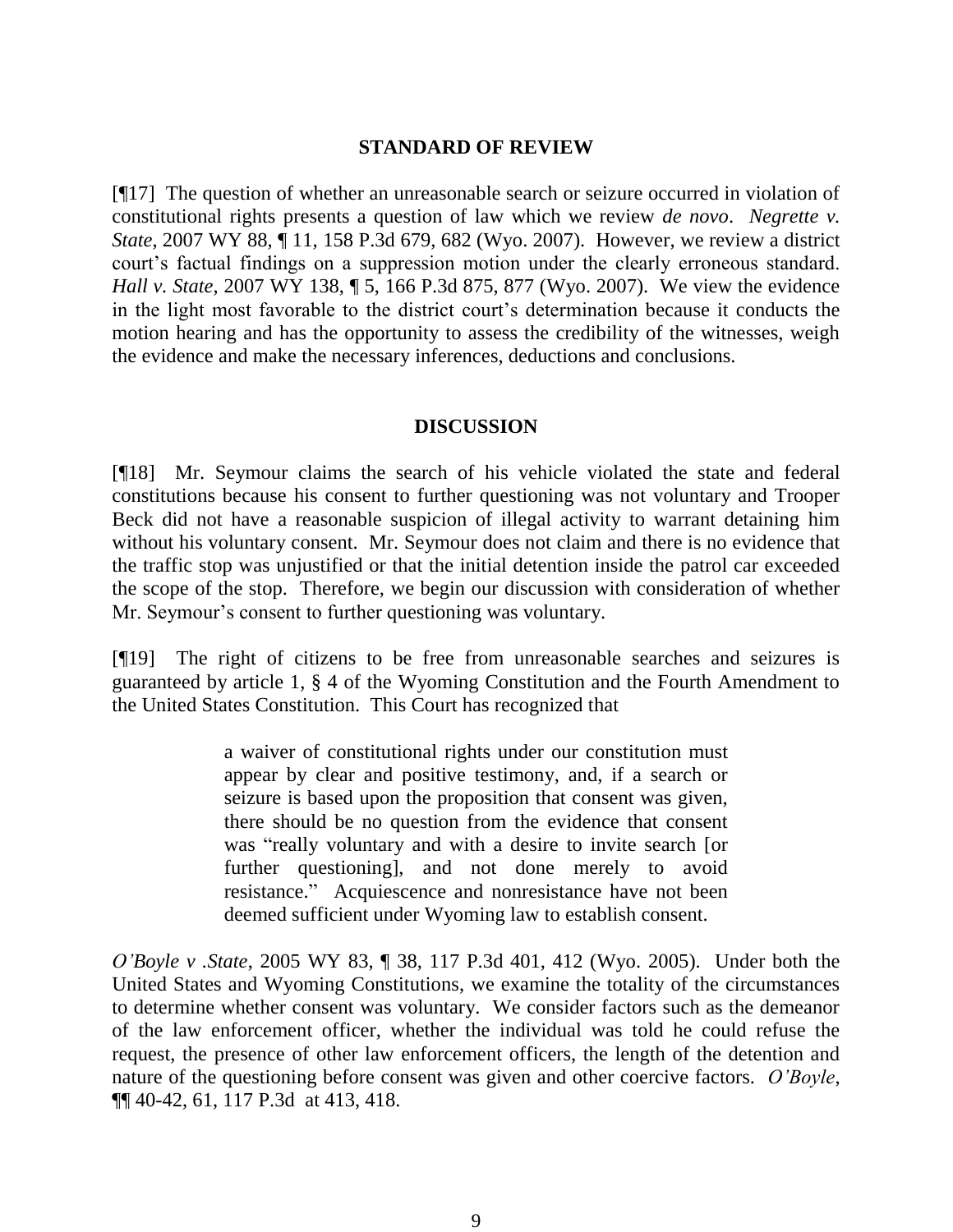[¶20] Considering the totality of the circumstances in Mr. Seymour's case, we conclude that his consent to further questioning was voluntary. The videotape recording of the stop reflects that Trooper Beck addressed Mr. Seymour courteously and respectfully. He was not threatening, antagonistic or coercive. He asked Mr. Seymour if he would mind if he spoke with him a bit longer, told him he did not have to agree and asked him twice if he was okay with answering more questions. Mr. Seymour responded, "Yeah." At that point in the stop, no other law enforcement officers were present, Mr. Seymour had been detained for less than 15 minutes, and the questioning in the patrol car had been brief and focused on the rental agreement and Mr. Seymour's travel plans. Additionally, prior to being asked if he would mind if Trooper Beck spoke with him a bit longer and being told that he did not have to agree, Mr. Seymour had been told twice that he was free to go.

[¶21] Mr. Seymour cites *O'Boyle* and *Campbell v. State*, 2004 WY 106, 97 P.3d 781 (Wyo. 2004) as support for his contention that, under the Wyoming Constitution and the United States Constitution respectively, his consent was not voluntary. Neither case supports his contention. Both cases involved traffic stops during which the trooper exceeded the scope of the stop during the initial questioning. Because we held the initial detention unconstitutional, the State had the burden of proving that the motorists' subsequent consent was sufficiently voluntary to overcome the illegal detention. In both cases, the factors we considered in determining that the initial detention was unconstitutional were also considered in determining that the consent was involuntary. In *O'Boyle*, ¶ 41, 117 P.3d at 413, for example, we said:

> by the time Trooper Peech asked Mr. O'Boyle if he could ask him a few more questions, he had already questioned Mr. O'Boyle for seven minutes about his trip, his activities leading up to the trip, his son and daughter, his occupation and other tangential topics. He also had called for a canine unit, which arrived during the initial questioning and parked behind Trooper Peech's patrol car. Despite these circumstances, and his later admission that he did not have reasonable suspicion to detain Mr. O'Boyle further, Trooper Peech detained Mr. O'Boyle on the edge of the interstate highway for another five minutes . . . .

Based in part upon the initial illegal detention, we concluded the consent that followed was not voluntary.

[¶22] In *Campbell*, ¶ 14, 97 P.3d at 785 (emphasis added, citations omitted) we said: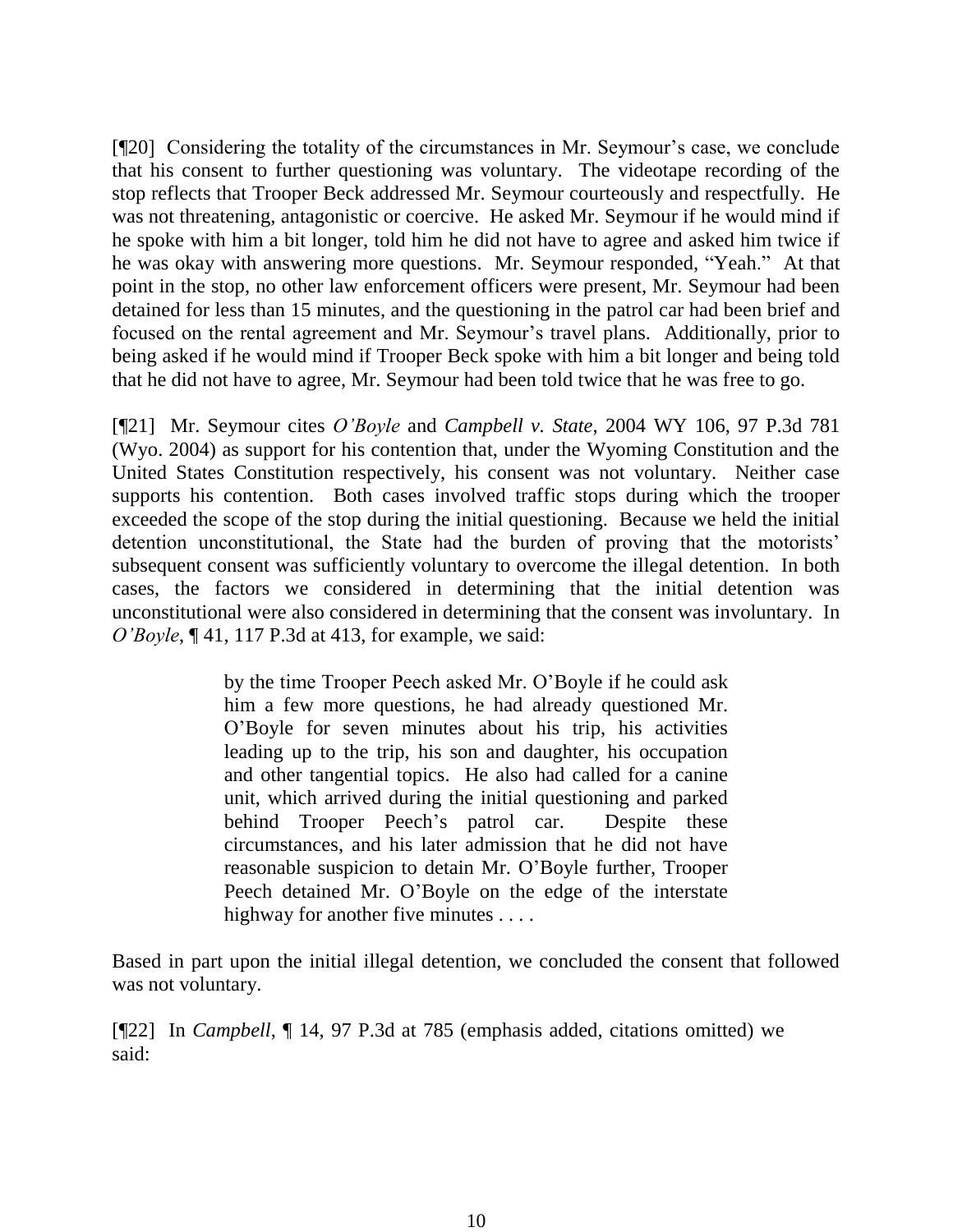"The government bears the burden of proving the voluntariness of consent, and *that burden is heavier when consent is given after an illegal stop*." In determining whether a detained motorist freely and voluntarily consented to a further detention or search *after an illegal detention*, we must consider the totality of the circumstances surrounding the consent, with a focus upon three factors . . .: "the temporal proximity of the illegal detention and the consent, any intervening circumstances, and, particularly, the purpose and flagrancy of the officer's unlawful conduct." *In other words, the State had the burden of establishing that Campbell's consent was "sufficiently an act of free will to purge the primary taint of the illegal [detention], [or] it must be suppressed as fruit of the poisonous tree."*

Applying these standards, we held in *Campbell* that the consent was not voluntary. We reached that conclusion based on the evidence that the motorist was not informed that he was free to leave or that he could refuse the trooper's request and because the evidence did not show that the motorist's consent was sufficiently an act of free will to purge *the primary taint of the illegal detention.* 

[¶23] Unlike *O'Boyle* and *Campbell*, there is no contention or finding in Mr. Seymour's case that the initial detention inside the patrol car was unconstitutional. Therefore, an initial illegal detention is not among the factors we consider in determining whether his consent was voluntary. Unlike *O'Boyle* and *Campbell*, Mr. Seymour was advised that he was free to leave and that he was not required to consent to further questioning. Given these distinctions, *O'Boyle* and *Campbell* provide little support for Mr. Seymour's claim that he did not voluntarily consent to further questioning.

[¶24] Having concluded that Mr. Seymour's consent was voluntary, we need not consider whether Trooper Beck had reasonable suspicion of illegal activity to warrant further questioning. Voluntary consent obviates the necessity of determining whether the trooper had sufficient reasonable suspicion of criminal activity to pursue further questioning. *Marinaro v. State*, 2007 WY 123, ¶ 10, 163 P.3d 833, 836 (Wyo. 2007). We turn to consideration of whether, after the second round of questioning, Trooper Beck had reasonable suspicion of illegal activity to detain Mr. Seymour for a canine sniff.

[¶25] By the time Trooper Beck informed Mr. Seymour he was going to detain him while a canine was brought to the scene, he knew that Mr. Seymour was driving a rental car that he had not rented and could not tell him the last name of the person who had rented it. He also knew that Mr. Seymour said he was going to Vermont to visit family for the holidays but also said he had to be back at work on November 21, which was before the holidays. Trooper Beck also knew that the rental agreement allowed seven